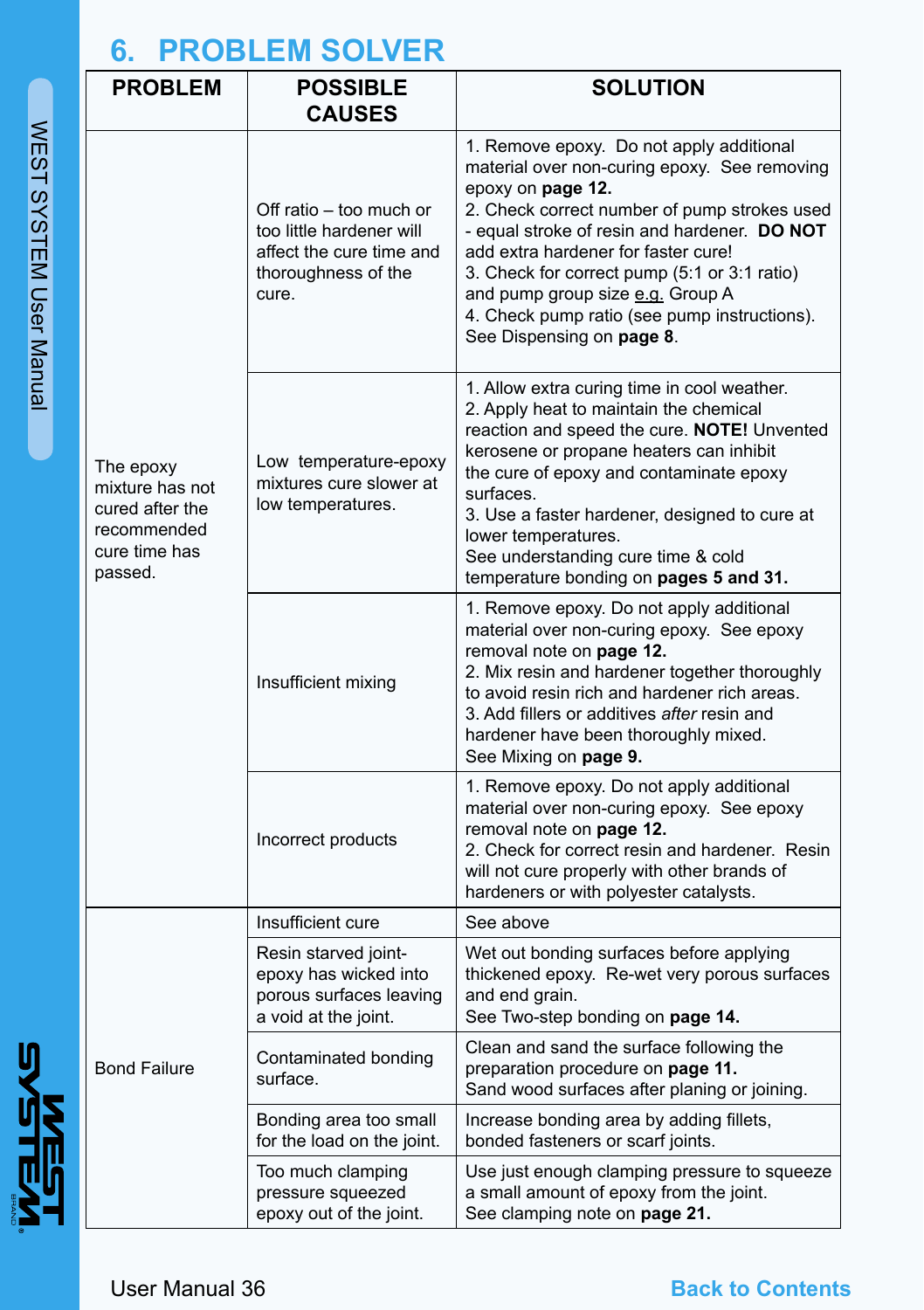| <b>PROBLEM</b>                                                                                | <b>POSSIBLE</b><br><b>CAUSES</b>                                                                            | <b>SOLUTION</b>                                                                                                                                                                                                                                                                                                                       |
|-----------------------------------------------------------------------------------------------|-------------------------------------------------------------------------------------------------------------|---------------------------------------------------------------------------------------------------------------------------------------------------------------------------------------------------------------------------------------------------------------------------------------------------------------------------------------|
| <b>Clear Coating</b><br>turned cloudy.                                                        | Moisture from<br>condensation or very<br>humid conditions reacts<br>with components in<br>uncured hardener. | 1. Apply moderate heat to partially cured<br>coating to remove moisture and complete cure.<br>Caution - avoid out gassing see page 7.<br>2. Use 207 Hardener for clear coating<br>applications and for bonding thin veneers<br>where epoxy may bleed through to the surface.                                                          |
|                                                                                               | Entrapped air from<br>aggressive roller<br>application.                                                     | 1. Apply coating at warmer temperature-epoxy<br>is thinner at warmer temperatures.<br>2. Apply epoxy in thin even coats.<br>3. Apply moderate heat to release trapped air<br>and complete cure.<br>Caution - avoid out gassing see page 7.                                                                                            |
| Waxy film appears<br>on surface of<br>cured epoxy.                                            | Amine blush forms as<br>a result of the curing<br>process.                                                  | Blush formation is typical. Remove with water.<br>See special preparation- cured epoxy, on<br>page 12.                                                                                                                                                                                                                                |
| Runs or sags in<br>coating.                                                                   | Epoxy applied is too<br>thick.                                                                              | 1. Use 800 Roller Covers and roll the coating<br>into a thinner film. A thin film will flow out<br>much more smoothly than a thicker film after it<br>is tipped off with the foam roller brush.<br>2. Warm the epoxy to reduce viscosity or apply<br>the coating at a warmer temperature.<br>See Cold Temperature Bonding on page 31. |
|                                                                                               | Coating curing too<br>slowly.                                                                               | 1. Apply the coating at a warmer temperature.<br>2. Warm the resin and hardener before mixing<br>to speed the cure in cool werather.<br>3. Switch to a faster hardener if possible.<br>See controlling cure time on page 6.                                                                                                           |
| Fairing compound<br>(using filler/407 or<br>410 mixture) sags<br>and is difficult to<br>sand. | Fairing material not<br>thick enough.                                                                       | 1. Add more filler to the mix until it reaches a<br>"peanut butter" consistency - the more filler<br>added, the stiffer it becomes and the easier it<br>will be to sand.<br>2. Allow the wet-out coat to gel before applying<br>the fairing material to vertical surfaces.<br>See Fairing on page 21.                                 |
| Paint, varnish or<br>gelcoat will not<br>cure over epoxy.                                     | Epoxy not completely<br>cured.                                                                              | Allow the final epoxy coat to cure thoroughly.<br>Allow several days if necessary for slow<br>hardeners at cooler temperatures. Apply<br>moderate heat to complete the cure if<br>necessary.<br>See controlling cure time on page 6.                                                                                                  |
|                                                                                               | Paint incompatible with<br>ероху.                                                                           | 1. Use a different type of paint. Some paints<br>and varnishes may be incompatible with some<br>hardeners. If unsure, test for compatibility on<br>a coated piece of scrap material.<br>2. Use 207 Hardener. It is compatible with<br>most paints and varnishes.                                                                      |
|                                                                                               | Epoxy surface not<br>thoroughly prepared.                                                                   | Remove the amine blush and sand the<br>surface thoroughly before applying paints and<br>varnishes.<br>See Final surface preparation on page 28.                                                                                                                                                                                       |

## **Back to Contents**